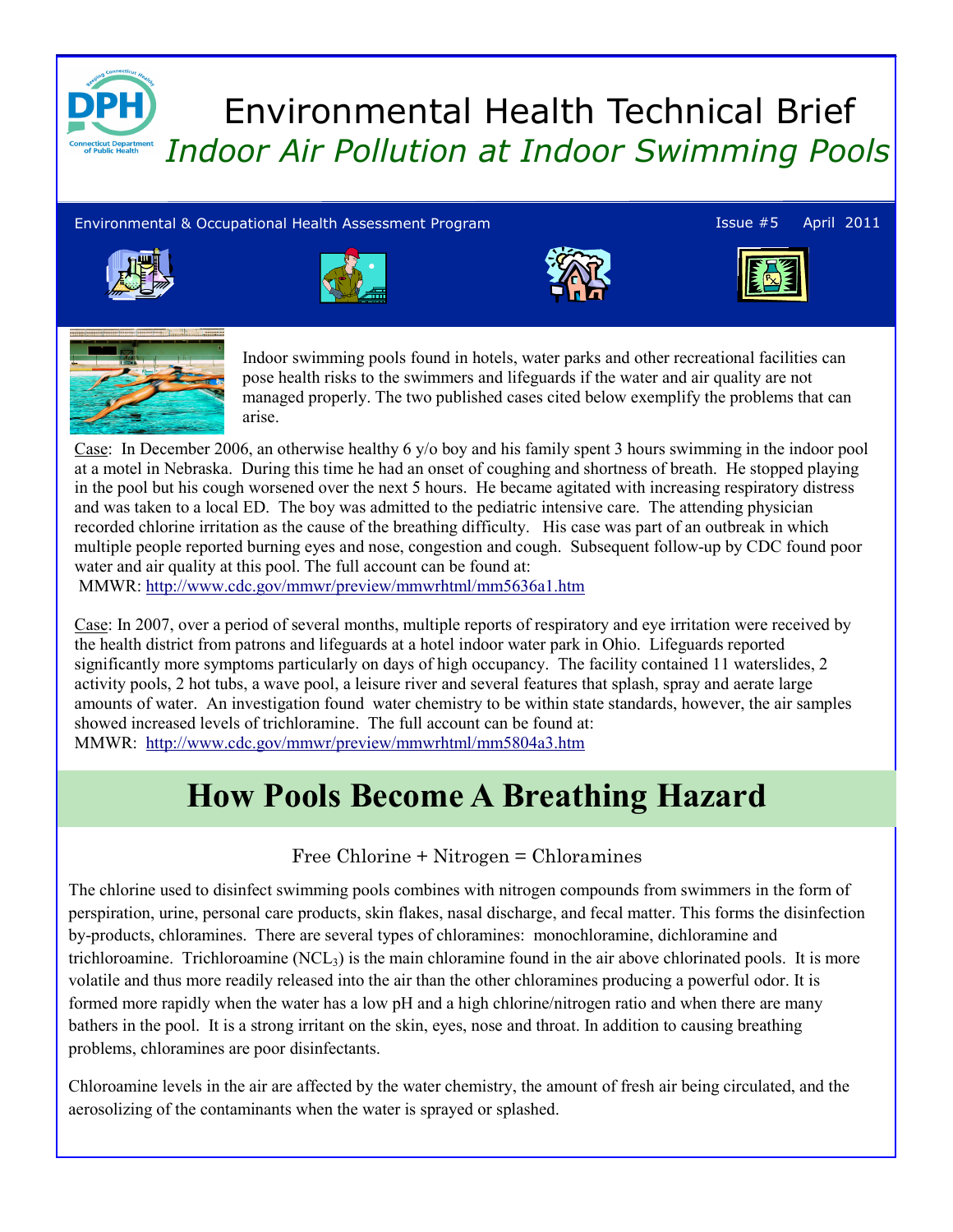# Air & Water Quality

Air and water quality are dependent on each other. High chloramines in water leads to high chloramines in the air. The air above the pool water needs to be assessed and managed as carefully as the water.

#### Ventilation

The ventilation system must be able to remove contaminants and moisture and provide a supply of outdoor air at an exchange rate in accordance with ASHRAE (American Society of Heating, Refrigerating & Air Conditioning Engineers) guidelines through a properly designed distribution system.

ANSI/ASHRAE 2007 provides ventilation rate guidelines of:

- $\bullet$  0.5 cfm/ft<sup>2</sup> sq ft of indoor pool & deck areas; OR
- 15 cfm/occupant  $[\text{cfm} = \text{cubic feet per minute}]$

The air exchange rate (rate at which indoor air is exchanged with outdoor air) and the ventilation air rate (total amount of air being supplied through the HVAC system, including recirculated air) are key factors contributing to the effectiveness of the ventilation system. Other factors include the exhaust air flow rates, the location of the air returns, the air movement across the pool surfaces, and the maintenance of the dehumidification system, if present.

Poor movement of fresh air over the pool surface will cause the air to get saturated with chloramines so that new chloramines being produced cannot off-gas. These irritants will accumulate in the water creating an unhealthy environment.

#### **Water Chemistry**

pH should be maintained between 7.2 and 7.8

Free chlorine should be kept at a minimum of 0.8 ppm, not to exceed 3 ppm

Combined chlorines (chloramines) should be  $\leq 0.2$  ppm

Testing: A test to detect chloramines is not readily available. Tests can be done using a colorimetric or spectrometric test kit to determine total chlorine and free chlorine. The combined chlorine levels can then be calculated.

Combined Chlorines = Total Chlorine - Free Chlorine

If the combined cloramine level  $> 0.2$  ppm, the system should be shocked. Shocking (superchlorination) involves using a 10 x concentration of chlorine in the pool to raise the free chlorine level in the pool to the "break point" to initiate a chemical reaction that converts the chloramines back to free chlorine, nitrogen gas and water. This releases the ammonia leaving free chlorine in the pool. Ventilation should be increased after shocking to remove the nitrogen gases.

A well maintained pool should have little or no disinfectant odor and should not cause swimmers to have burning eyes.



### Indications of Air Quality Problems

- Condensation on windows and walls (fog/wetness)
- Mold growth (discoloration on ceiling and walls)
- Damage to building envelope (rot, corrosion)
- Atypical/pungent chemical odor; Strong chlorine odor
- Cloudy water

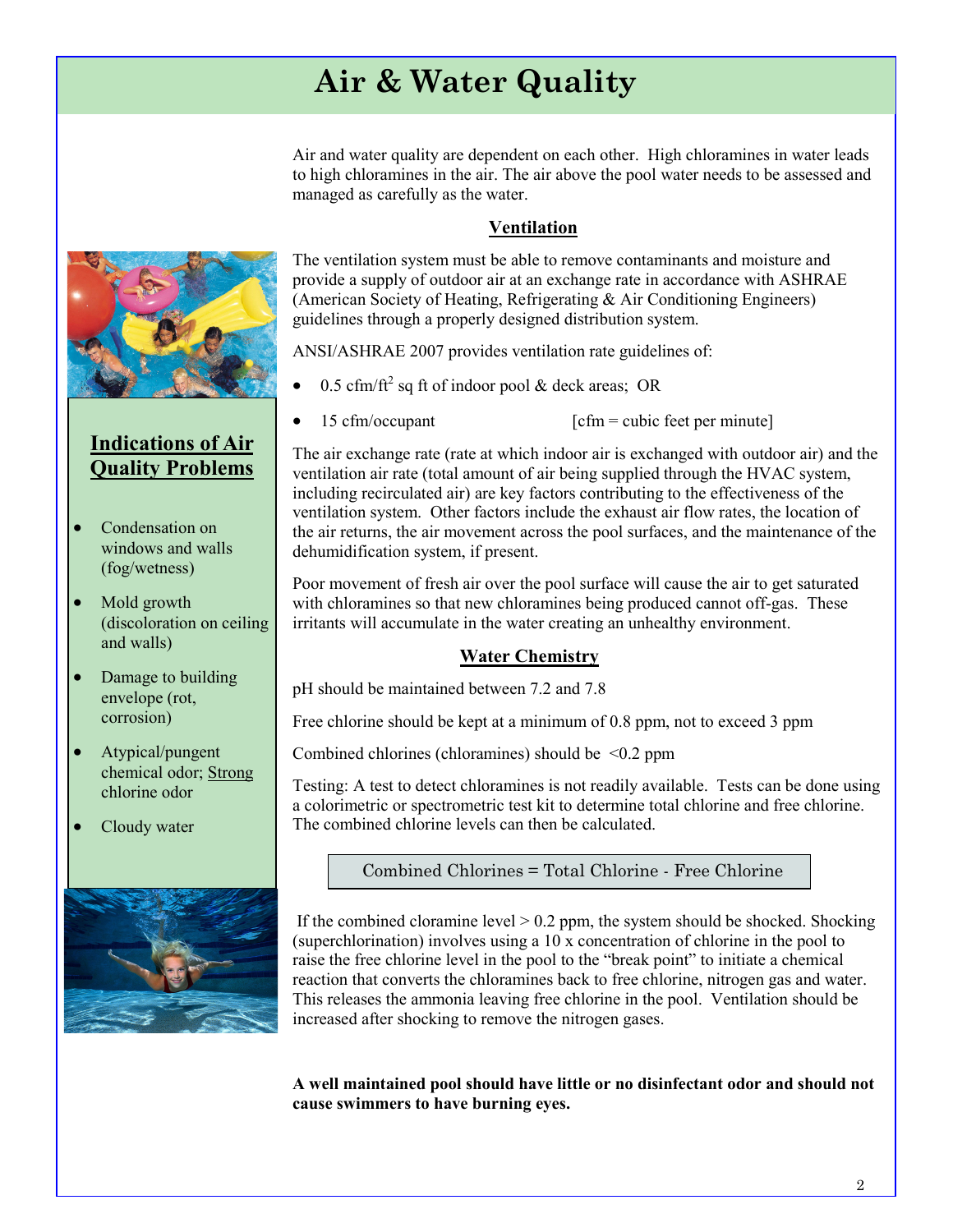### Prevention Measures

Owner: Assure adequate ventilation, provide training in water chemistry and ventilation to operators; Promote good hygiene by providing convenient access to showers; provide toilet and hand washing facilities that are easily accessible from the pool.

Pool operator: Maintain ventilation system, monitor humidity and temperature, monitor air exchange rates, test and adjust pool chlorine and nitrogen concentration, pH, temperature and water circulation patterns.

Employees/Lifeguards: Enforce showering/using bathroom before entering pool; notify operator if you experience symptoms, notice problems with pool clarity, odors, or if there are reports of health symptoms.

Swimmers & Parents: Ensure children/self shower before entering the pool, encourage frequent bathroom breaks; be aware of symptoms; report any symptoms, odors, water clarity issues to pool staff.

LHD: Inspect the pools. The Public Health Code states that inspections must be done by the director of health or his agent. DPH recommends an annual inspection. During inspection take note of disinfection odors, mold & moisture and the water chemistry results recorded in the log. Investigate outbreaks.

Physicians: Recognize symptoms associated with patient visits to indoor pools/waterparks.



#### Importance of Showers:

- The nitrogen load swimmers bring into the pool is a large contributor to the problem.
- The amount of nitrogen can be decreased by showering before entering the pool.
- Showers should be placed on the way to the pool from the locker room.
- Signs shall be posted reminding swimmers that they are required to shower first.



## Alternatives/New Technologies

Ozone can be used as a secondary disinfectant system. Installing an ozone system requires an initial higher capitol cost but reduces the operating and maintenance costs over the long term. Ozone is a more powerful oxidant than chlorine. The ozone is made and used on site with an ozone generator. Ozone systems do not produce chloramines.

Ultraviolet (UV) disinfectant systems can be used to lower the chlorine levels and are often used as a supplement to the use of chlorine.

A balance must be achieved between reducing chlorine levels to reduce chloramines production and subsequent health problems and maintaining adequate disinfectant levels to meet state and national disinfectant standards and prevent infectious diseases.